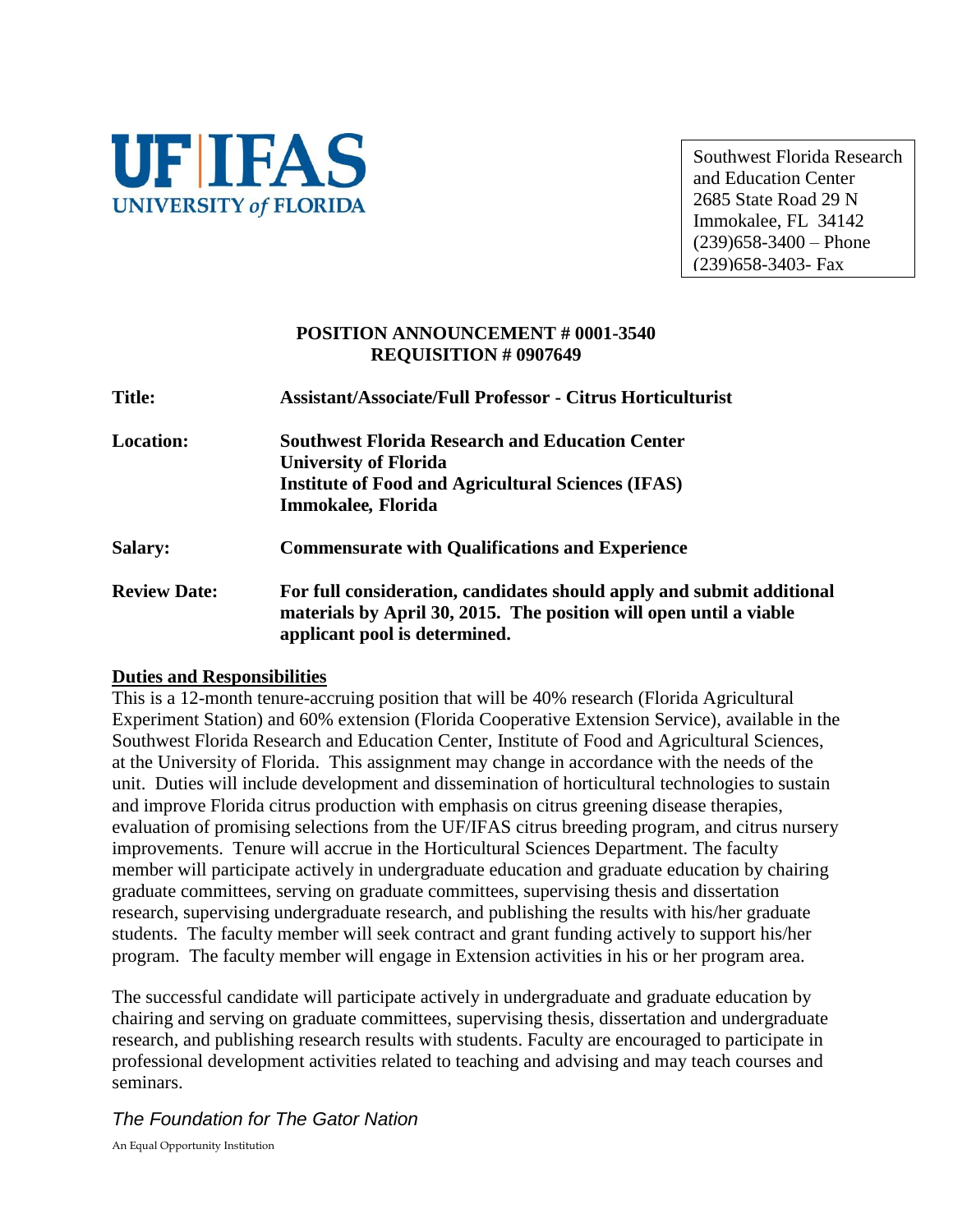Because of the IFAS land-grant mission, all faculty are expected to be supportive of and engaged in all three mission areas—Research, Teaching and Extension—regardless of the assignment split specified in the position description.

# **Qualifications**

A doctorate (foreign equivalent acceptable) in horticultural sciences or a closely related discipline is required. Postdoctoral experience is desirable. Candidates should have demonstrated skills in verbal and written communication, interpersonal relationships, and procurement of extramural funding. Candidates must be supportive of the mission of the Land-Grant system. Candidates must also have a commitment to IFAS core values of excellence, diversity, global involvement, and accountability.

## **Background Information:**

The University of Florida (http://www.ufl.edu) is a Land-Grant, Sea-Grant, and Space-Grant institution, encompassing virtually all academic and professional disciplines, with an enrollment of more than 50,000 students. UF is a member of The Association of American Universities. The Institute of Food and Agricultural Sciences (http://ifas.ufl.edu) includes the College of Agricultural and Life Sciences (http://cals.ufl.edu), the Florida Agricultural Experiment Station (http://research.ifas.ufl.edu), the Florida Cooperative Extension Service (http://extension.ifas.ufl.edu), the College of Veterinary Medicine (http://www.vetmed.ufl.edu), the Florida Sea Grant program [\(http://www.flseagrant.org/](http://www.flseagrant.org/) ), and encompasses 16 on-campus academic departments and schools, 12 Research and Educational Centers (REC) located throughout the state, 6 Research sites/demonstration units administered by RECs or academic departments, and Florida Cooperative Extension Service offices in all 67 counties (counties operate and maintain). The School of Natural Resources and Environment is an interdisciplinary unit housed in IFAS and managed by several colleges on campus. IFAS employs over 2500 people, which includes approximately 900 faculty and 1200 support personnel located in Gainesville and throughout the state. IFAS, one of the nation's largest agricultural and natural resources research and education organizations, is administered by a Senior Vice President and four deans: the Dean of the College of Agricultural and Life Sciences, the Dean for Extension and Director of the Florida Cooperative Extension Service, the Dean for Research and Director of the Florida Agricultural Experiment Station, and the Dean for the College of Veterinary Medicine. UF/IFAS also engages in cooperative work with Florida A&M University in Tallahassee.

The Southwest Florida Research and Education Center (SWFREC) is located one mile north of Immokalee and approximately 35 miles southeast of Fort Myers, Florida. Presently, SWFREC supports seven faculty programs and a staff of more than 60 people. Active research programs in vegetable production, water management, crop nutrition, pest management, plant pathology, agricultural economics, and citrus horticulture occur on 320 acres of research facilities at SWFREC, including approximately 60 acres of citrus groves. The faculty and staff of SWFREC serve a vibrant commercial agricultural region. Agricultural enterprises in citrus, beef cattle, vegetables, and sugarcane collectively produce more than \$800 million of annual sales. Presently there are about 150,000 acres of citrus produced in the five-county Southwest region surrounding the Center.

*The Foundation for The Gator Nation*

An Equal Opportunity Institution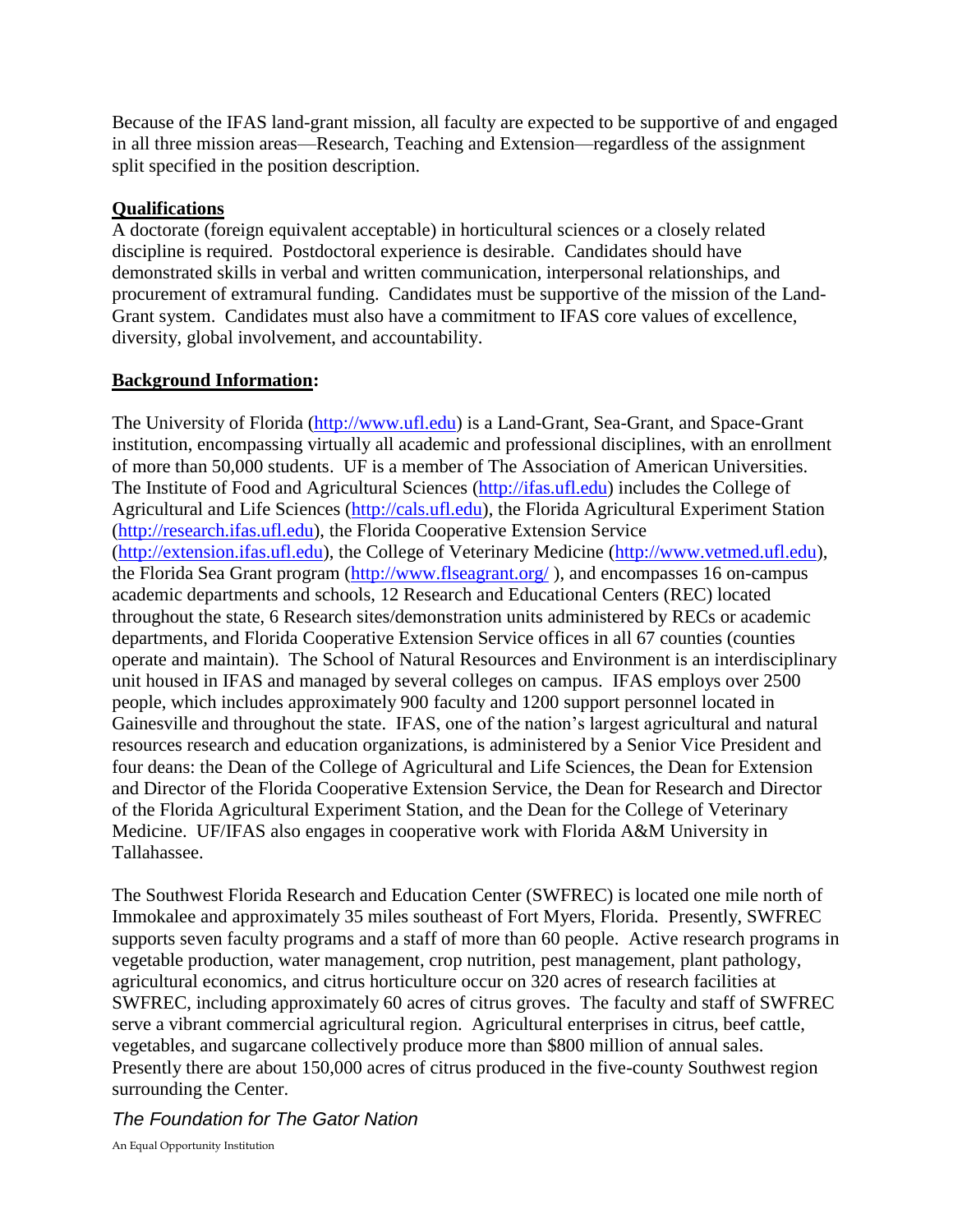### **Employment Conditions**

This position is available *May 1, 2015* and will be filled as soon thereafter as an acceptable applicant is available. Compensation is commensurate with the education, experience, and qualifications of the selected applicant.

### **Nominations**

Nominations are welcome. Nominations need to include the complete name and address of the nominee. This information should be sent to:

Please refer to Requisition # 0907649 Monica Ozores-Hampton, PhD Chair, Search and Screen Committee University of Florida Southwest Florida Research and Education Center 2685 State Road 29 N Immokalee, FL 34142

| Telephone:       | (239) 658-3400, extension 3412 |
|------------------|--------------------------------|
| Facsimile:       | $(239)$ 658-3403               |
| Electronic Mail: | ozores@ufl.edu                 |

# **Application Information**

- Individuals wishing to apply should go online to <https://jobs.ufl.edu/postings/61925> and submit:
	- o Application
	- o Cover letter that states applicant's interest in the position and qualifications relative to the credentials listed above
	- o Curriculum vitae
- Official transcripts showing receipt of the doctoral degree and three letters of recommendation should be sent to:

Please refer to Requisition # 0907649 Monica Ozores-Hampton, PhD Chair, Search and Screen Committee University of Florida Southwest Florida Research and Education Center 2685 State Road 29 N Immokalee, FL 34142 Telephone: (239) 658-3400, extension 3412 Facsimile: (239) 658-3403 Electronic Mail: [ozores@ufl.edu](mailto:ozores@ufl.edu)

*The Foundation for The Gator Nation*

An Equal Opportunity Institution